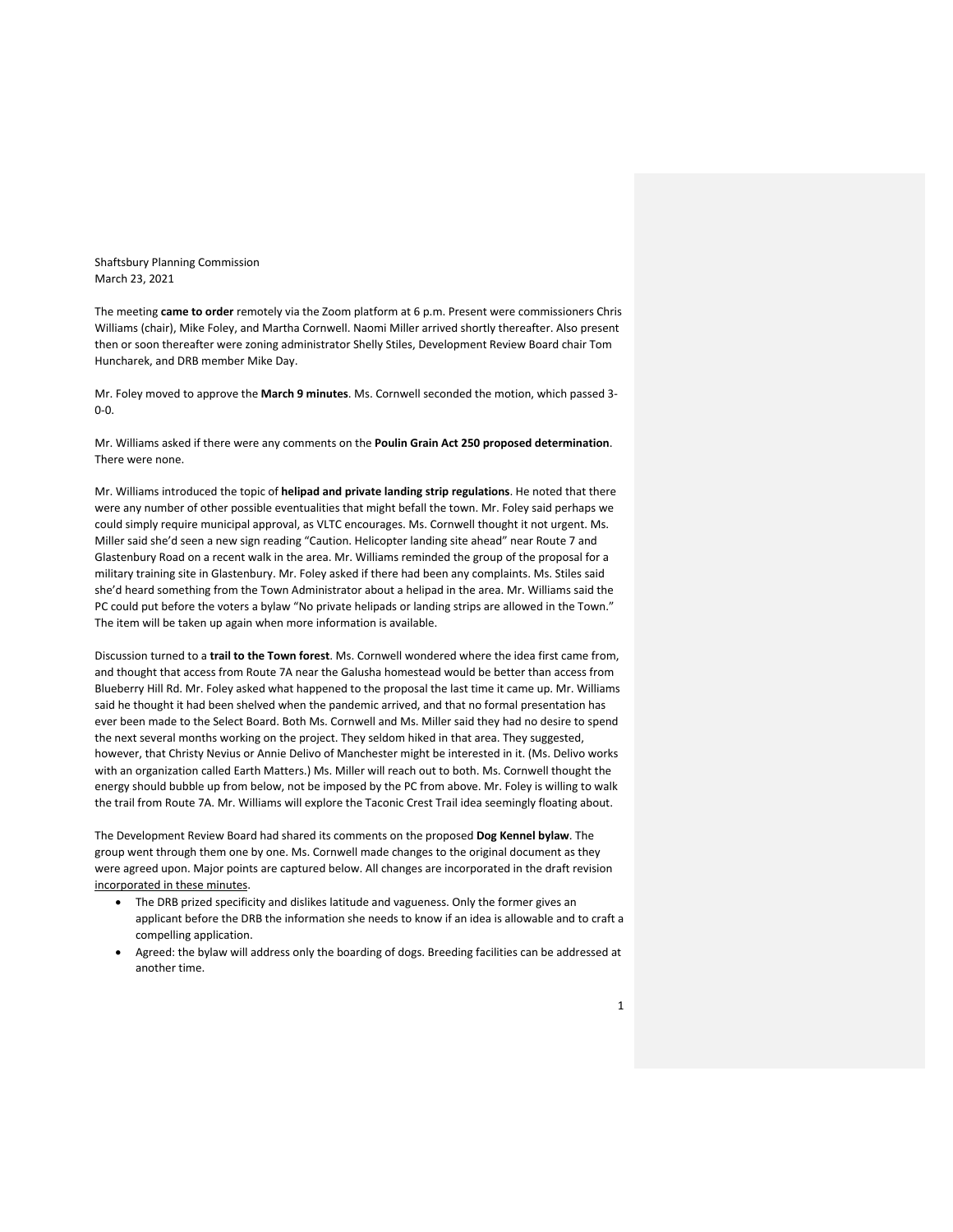- Perhaps the bylaw could have several subsections.
- It was made clear that compliance with certain sections of the state regulations regarding animal welfare will be required for approval.
- Mr. Foley will ask West Mountain Veterinary Clinic how best to handle a vaccinations requirement.
- A 1000' separation between the kennel facility fences and any neighboring residence at the time of issuance of the permit will be required.
- The word "shall" be used as appropriate.
- Ms. Stiles will share Ms. Cornwell's draft with town counsel. Especially, can the town require permit holders to hire consultants (veterinarians) to inspect boarding facility and confirm compliance with the bylaw? Also, can the town animal control officer or health officer inspect boarding facilities to confirm compliance?

Mr. Huncharek reported that that DRB has begun review of the **boundary line adjustment bylaw** changes.

The meeting adjourned by acclamation at 7:45 p.m.

# **Revision 3.0 Based on DRB Feedback 3/24/21**

#### 8.16 Dog Boarding/Kennel By-Law

8.16.1 **Districts Allowed.** These facilities shall be permitted in all districts except Village Center (VC) and Forest and Recreation (RC) as a Conditional Use, including site plan approval, subject to review and approval by the DRB. In reviewing an application for this use, the Development Review Board (DRB)shall reference the Vermont Agency of Agriculture Food and Market's Animal Welfare Regulation promulgated under authority of the VSA T20 Chapter 194 Section 3908 Sections 1.1 thru and including 3.14. Any proposed facility shall comply with these provisions in their entirety at all times to be considered compliant.)

### 8.16.2 **Requirements and Standards**

- a) Five acres shall be the minimum lot size for dog boarding facilities
- b) The total number of dogs shall not exceed 6.
- c) Dog kennels, shelters or runs shall not be located within 1000 feet or fewer of the nearest neighboring residence at the time of the issuance of the permit for that facility
- d) Animals shall be securely fenced.
- e) No excessive barking shall emanate from the kennels at any time. Quiet hours shall be maintained from 9:00pm to 7:00am weekdays, and 9:00pm to 8:00am weekends and holidays.
- f) The premises shall be kept in a clean and sanitary manner to prevent the accumulation of flies and the spread of disease. Animal odors shall not be detectable beyond the lot lines of the property wherein the kennels are located.

**Deleted:** <#> Facilities intended for dog boarding exceeding this number shall be subject to review and approval by the DRB with the possibility of more conditions to be added.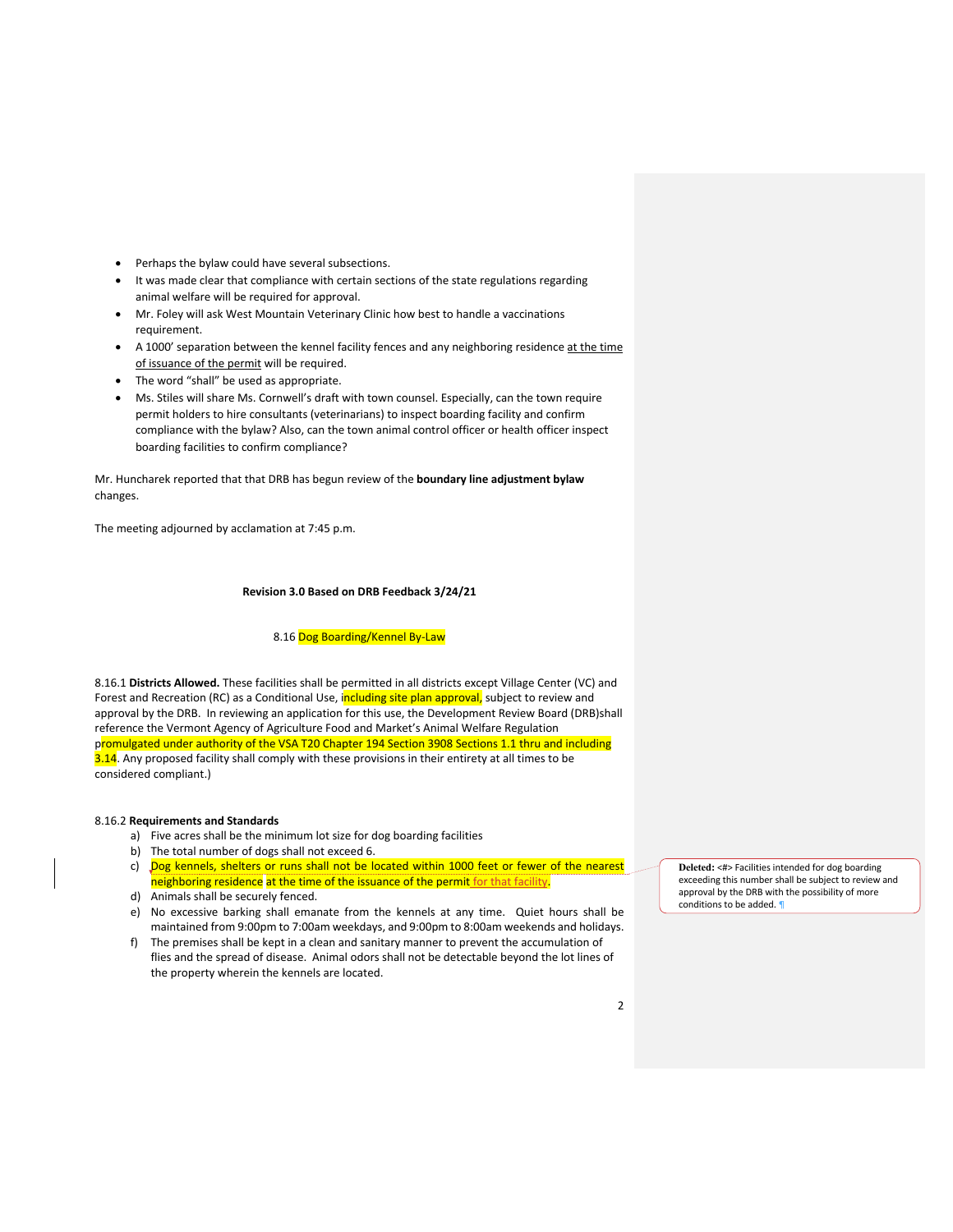- g) Proof of up to date vaccinations are required before and each time a dog is allowed into the facility.
- h) Required vaccinations at a minimum will include rabies, kennel cough ... (Mike Foley will find out if there are others from a Vet)
- i) Personnel shall be available at all times to care for and supervise the animals. Contact information for such personnel shall be registered with the Town Clerk and Animal Control Officer by the kennel owner.
- j) Permit holders must annually hire a consultant veterinarian to inspect the facility and confirm it is compliance with the bylaw. THIS IS WHAT WE WANTED TO ASK THE TOWN ATTORNEY ABOUT.
- k) If complaints arise from the community and/or adjacent landowners the following mechanism is in place to address these concerns.
	- a. The Zoning Administrator **shall provide written** warning notice to any person suspected of an alleged violation of any bylaw after it has been adopted pursuant to Chapter 117 of Title 24. The notice must be sent by certified mail and shall advise the alleged offender of the following:
		- i. The nature of the violation referencing the specific provisions of the bylaws.
		- ii. That he or she has seven days in which to resolve the violation.
		- iii. That he or she is not entitled to any additional warning notice for a violation occurring after the seven days.
		- iv. That he or she has a right to appeal the notice of violation to the Development Review Board.

### DO WE WANT TO ADD MENTION OF THE FINE AS CARL KOMAR REQUESTED?

#### 8.16.3 **Definitions**

- a) Dog Boarding/Kennel Facility- Any facility that houses in exchange for a fee, more than three dogs at a time who are not licensed at the address of the facility. This definition shall not include Veterinary Clinics.
- **b)** Excessive Barking- Any noise by a dog or dogs audible at the property line of a property on which a kennel is located which occurs repeatedly during at least a seven minute period of time with a three minute or less lapse of time between each bark.

#### Appendix:

Vermont Animal Welfare Regulations https://agriculture.vermont.gov/sites/agriculture/files/documents/Animal\_Health/Animal%20Welfare% 20Regulations.pdf Promulgated under authority of VSA T20 Chapter 194 Section 3908)

#### **PART 1 – DEFINIITON OF TERMS**

# **SECTION 1.1 DEFINITIONS**

(a) **Act**. Refers to the provisions of T20 Chapter 197 "Welfare of Animals and T20 Sections 3681, 3682 and 3683 as relating to provisions for the inspection of kennel premises. (b) **Division.** Means the Livestock Division of the Department of Agriculture. (c) **Division representative.** Means any inspector or other person employed by the Division who is responsible for the performance of the functions involved.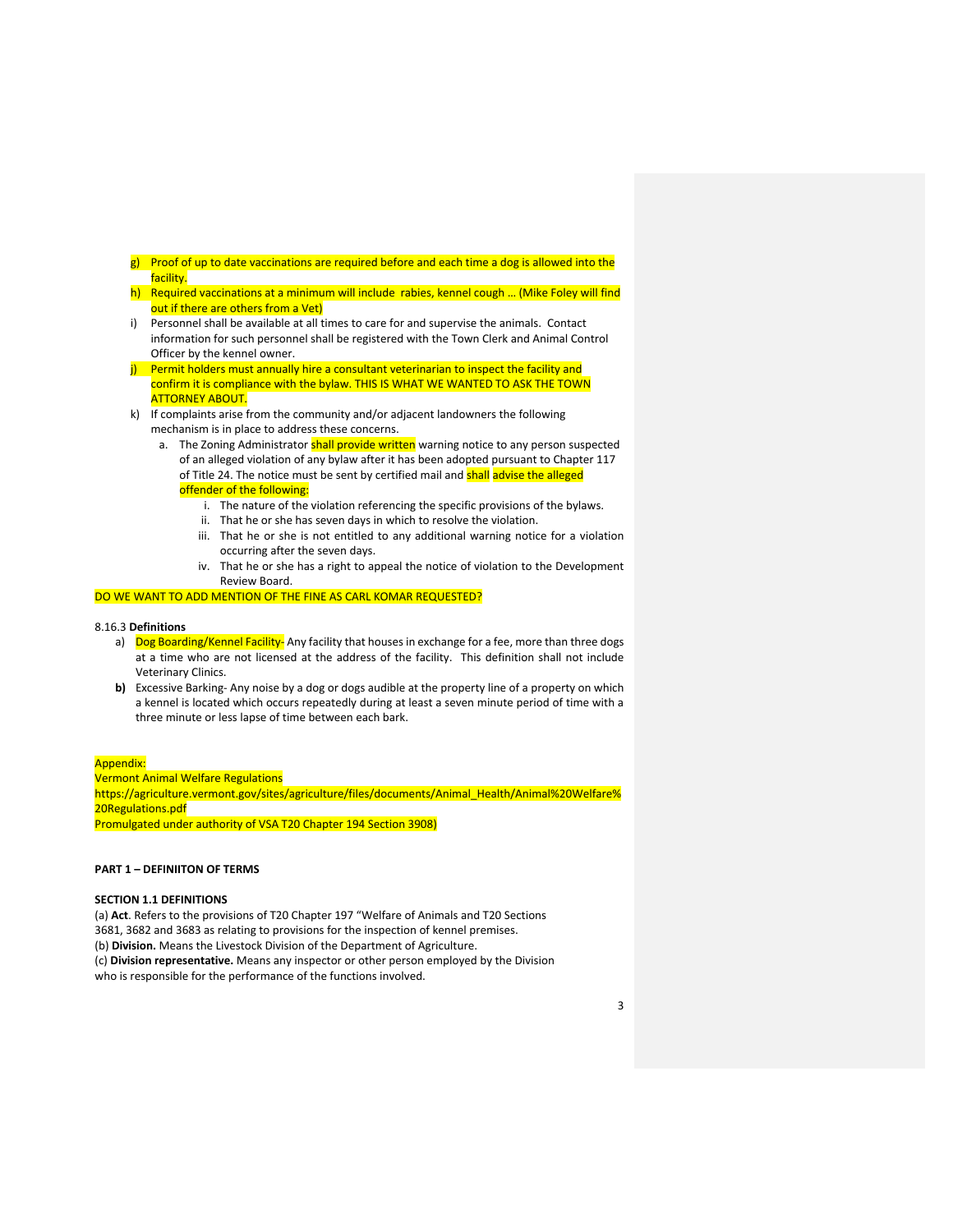(d) **Non-human primate.** Means any non-human member of the highest order of mammals including prosimians, monkeys and apes.

(e) **Standards.** Means the requirement with respect to the humane handling, care, treatment, and transportation of animals.

(f) **Non-conditioned.** Means animals which have not been subjected to special care and treatment for sufficient time to stabilize and , where necessary to improve their health to make them suitable for sale.

# **PART 2 – REGULATIONS**

## **SECTION 2.1 LICENSING AND REGISTRATION.**

Licensing period shall be from April 1 to March 31 or part thereof. Registration period shall be from January 1 to December 31 or part thereof.

### **SECTION 2.2 RECORD KEEPING.**

In connection with each dog and cat purchased or otherwise acquired, held, transported, or sold, or otherwise disposed of, a licensee shall keep and maintain the following information in the manner prescribed by the Division.

(1) The name and address of the person form whom acquired, and the person to whom sold or otherwise disposed of.

(2) The dates of acquisition and disposition.

(3) The description and identification of the animals.

### **SECTION 2.3 COMPLIANCE WITH STANDARDS.**

Each licensee shall comply in all respects with the standards set forth for the humane handling, care, treatment and transportation of animals.

#### **SECTION 2.4 HOLDING PERIOD.**

All dogs and cats acquired by a licensee shall be held by him, under his supervision and control, for a period of five business days after the acquisition of such animals provided, however, that dogs or cats suffering from disease, emaciation of injury may be destroyed by euthanasia prior to the expiration of the five day holding period only if such euthanasia is carried out under the direct supervision of a licensed veterinarian.

### **SECTION 2.5 INSPECTION OF RECORDS.**

Each licensee upon request shall permit Division representatives to examine records required to be kept by the Act or regulations, and to make copies of such records, and to inspect such property and animals as such representative considers necessary to enforce the provisions of the Act, regulations or standards. The use of a room, or other facilities necessary for the proper examination of such records shall be extended to such authorized representative.

#### **SECTION 2.6 INSPECTION FOR MISSING ANIMALS.**

Each licensee upon request shall permit Division representatives; police or law officers of legally constituted law enforcement agencies with general law enforcement authority, to enter his premises to inspect animals and records for the purpose of seeking animals that are missing.

**PART 3 – STANDARDS**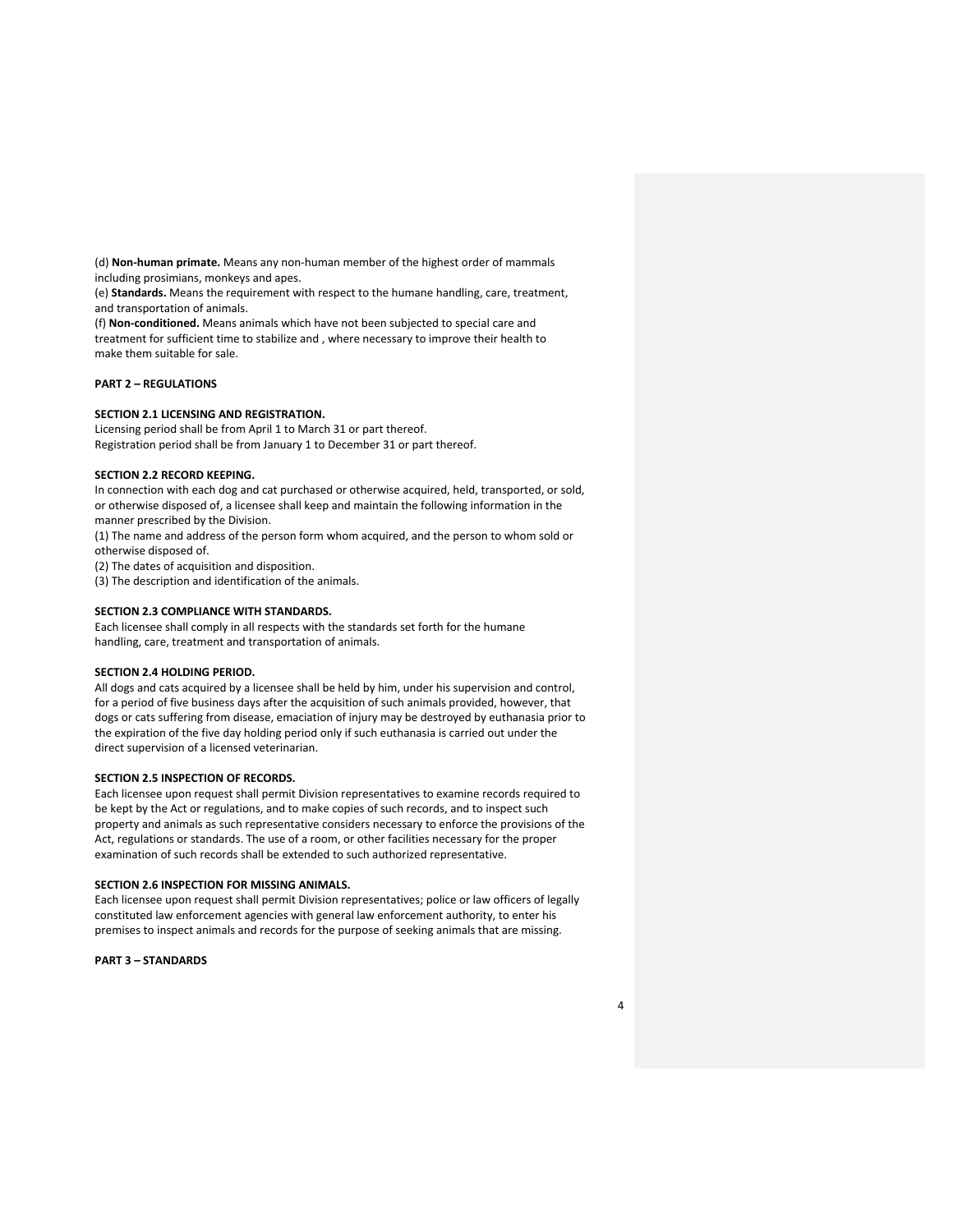SUBPART A – SPECIFICATIONS FOR HANDLING, CARE, TREATMENT, AND TRANSPORTATION OF DOGS AND CATS.

# **SECTION 3.1 FACILITIES, GENERAL.**

(a) **Structural strength.** Housing facilities for dogs or cats shall be structurally sound and shall be maintained in good repair, to protect the animals from injury, to contain the animals, and to restrict the entrance of other animals.

(b) **Water and electric power.** Reliable and adequate electric power, if required to comply with other provisions of this subpart, and adequate potable water shall be available. (c) **Storage.** Supplies of food and bedding shall be stored in facilities which adequately protect such supplies against infestation or contamination by vermin. Refrigeration shall be provided for supplies of perishable food.

(d) **Waste disposal.** Provision shall be made for the removal and disposal of animal and food wastes, bedding, dead animals, and debris. Disposal facilities shall be so provided and operated as to minimize vermin infestation, odors, and disease hazards. (e) **Washrooms and sinks.** Facilities, such as washrooms, basins, or sinks, shall be provided to maintain cleanliness among animal caretakers.

(f) **Runways.** In facilities where dogs and cats are held for relatively short periods of time, such as, but not limited to, boarding kennels and animal shelters, runways shall be paved to facilitate proper cleaning and disinfection between occupants. In facilities where paving is not required by this subparagraph, runways shall be maintained in a sanitary manner at all times with adequate drainage to prevent standing water.

## **SECTION 3.2 FACILITIES, INDOOR**

(a) **Heating.** Indoor housing facilities for dogs or cats shall be sufficiently heated when necessary to protect the dogs or cats from cold, and to provide for their health and comfort. The ambient temperature shall not be allowed to fall below 50° for dogs and cats not acclimated to lower temperatures.

(b) **Ventilation.** Indoor housing facilities for dogs and cats shall be adequately ventilated to provide for the health and comfort of the animals at all times. Such facilities shall be provided with fresh air either by means of windows, doors, vents, or air conditioning and shall be ventilated so as to minimize drafts, odors, and moisture condensation. Auziliary ventilation, such as exhaust fans and vents or air conditioning, shall be provided when the ambient temperature is 85°F or higher.

(c) **Lighting.** Indoor housing facilities for dogs and cats shall have ample light, by natural or artificial means, or both, of good quality and well distributed. Such lighting shall provide uniformly distributed illumination of sufficient light intensity to permit routine inspection and cleaning during the entire working period. Primary enclosures shall be so placed as to protect the dogs and cats from excessive illumination.

(d) **Interior surfaces.** The interior building surfaces of indoor housing facilities shall be constructed and maintained so that they are substantially impervious to moisture and may be readily sanitized.

(e) **Drainage.** A suitable method shall be provided to rapidly eliminate excess water from indoor housing facilities. If drains are used, they shall be properly constructed and kept in good repair to avoid foul odors therefrom. If closed drainage systems are used, they shall be equipped with traps and so installed as to prevent any backup of sewage onto the floor of the room.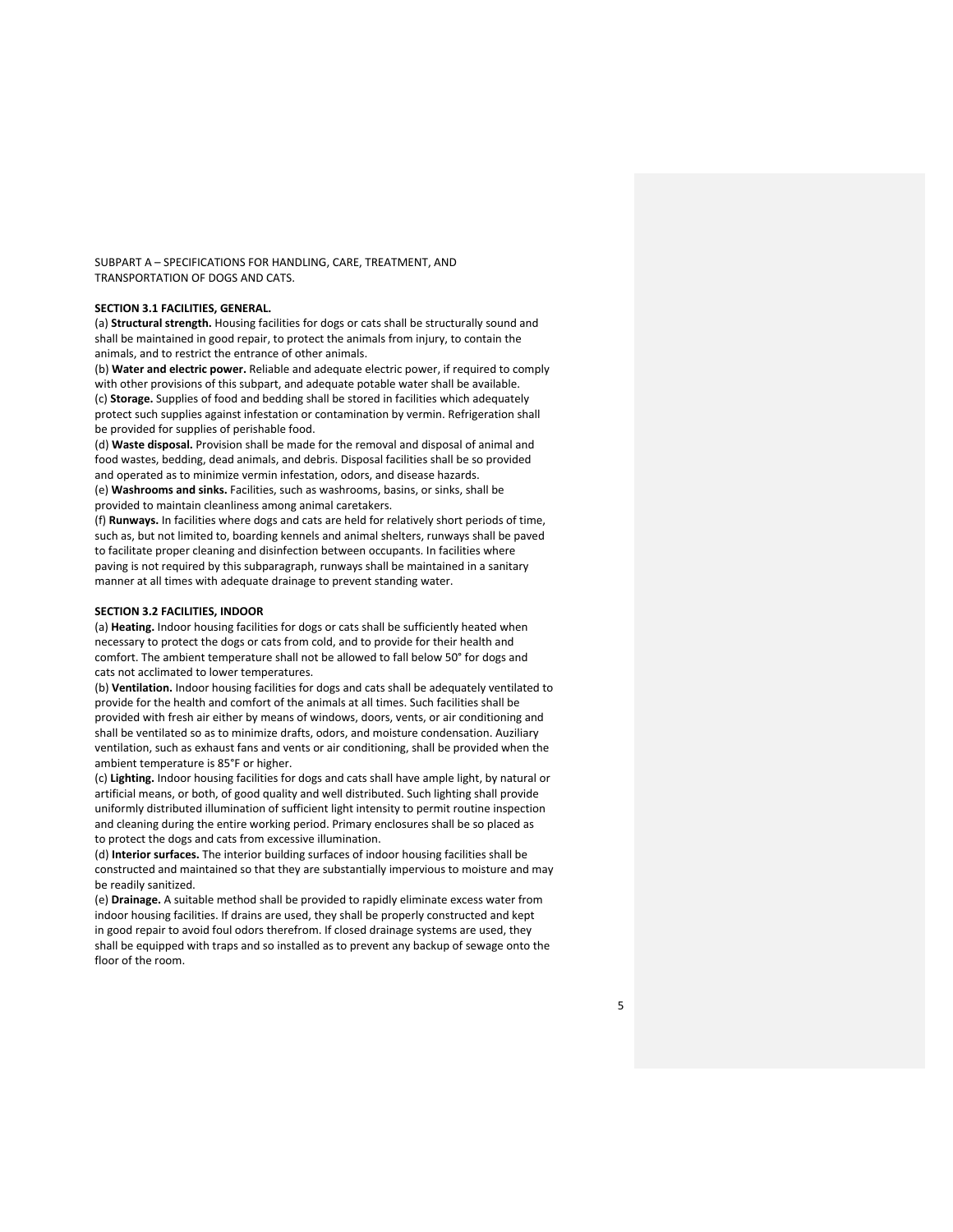### **SECTION 3.3 FACILITIES, OUTDOOR.**

(a) **Shelter from sunlight.** When sunlight is likely to cause overheating or discomfort, sufficient shade shall be provided to allow all dogs and cats kept outdoors to protect themselves from the direct rays of the sun.

(b) **Shelter from rain or snow.** Dogs and cats kept outdoors shall be provided with access to shelter to allow them to remain dry during rain or snow.

(c) **Shelter from cold weather.** Shelter shall be provided for all dogs and cats kept outdoors when the atmospheric temperature falls below 50°F. Sufficient clean bedding material or other means of protection from the weather elements shall be provided when the ambient temperature falls below that temperature to which a dog or cat is acclimated.

(d) **Drainage.** A suitable method shall be provided to rapidly eliminate excess water.

## **SECTION 3.4 PRIMARY ENCLOSURES**

All primary enclosures for dogs and cats shall conform to the following requirements: **(a) General –**

#### **(1) Requirements for primary enclosures for dogs and cats.**

(i) Primary enclosures shall be structurally sound and maintained in good repair to protect the dogs and cats from injury, to contain them, and to keep predators out. (ii) Primary enclosures shall be constructed and maintained so as to enable the dogs and cats to remain dry and clean.

(iii) Primary enclosures shall be constructed and maintained so that the dogs or cats contained therein have convenient access to clean food and water as required in this subpart.

(iv) The floors of the primary enclosures shall be constructed so as to protect the dogs' and cats' feet and legs from injury.

### (2) **Additional requirements for primary enclosures housing cats.**

(i) In all enclosures having a solid floor, sufficient clean litter shall be provided to contain excreta.

(ii) Each primary enclosure shall be provided with a solid resting surface or surfaces which, in the aggregate, shall be of adequate size to comfortably hold all occupants of the primary enclosure at the same time. Such resting surface or surfaces shall be elevated in primary enclosures housing two or more cats.

# (b) **Space requirements**. –

(1) **Dogs and cats.** Primary enclosures shall be constructed and maintained so as to provide sufficient space to allow each dog and cat to turn about freely and to easily stand, sit and lie in a comfortable normal position.

## (2) **Dogs**

(i) In addition to the provisions of subparagraph (1) of this paragraph, each dog housed in any primary enclosure shall be provided a minimum square footage of floor space equal to the mathematical square of the sum of the length of the dog in inches, as measured from the tip of its nose to the base of its tail, plus 6 inches, expressed in square feet. Not more than 12 adult nonconditioned dogs shall be housed in the same primary enclosure. This requirement may be computed by using the following equation: (length of dog in inches+6) X (length of dog in inches+6) Required area in square inches

= Required square feet of floor space.

144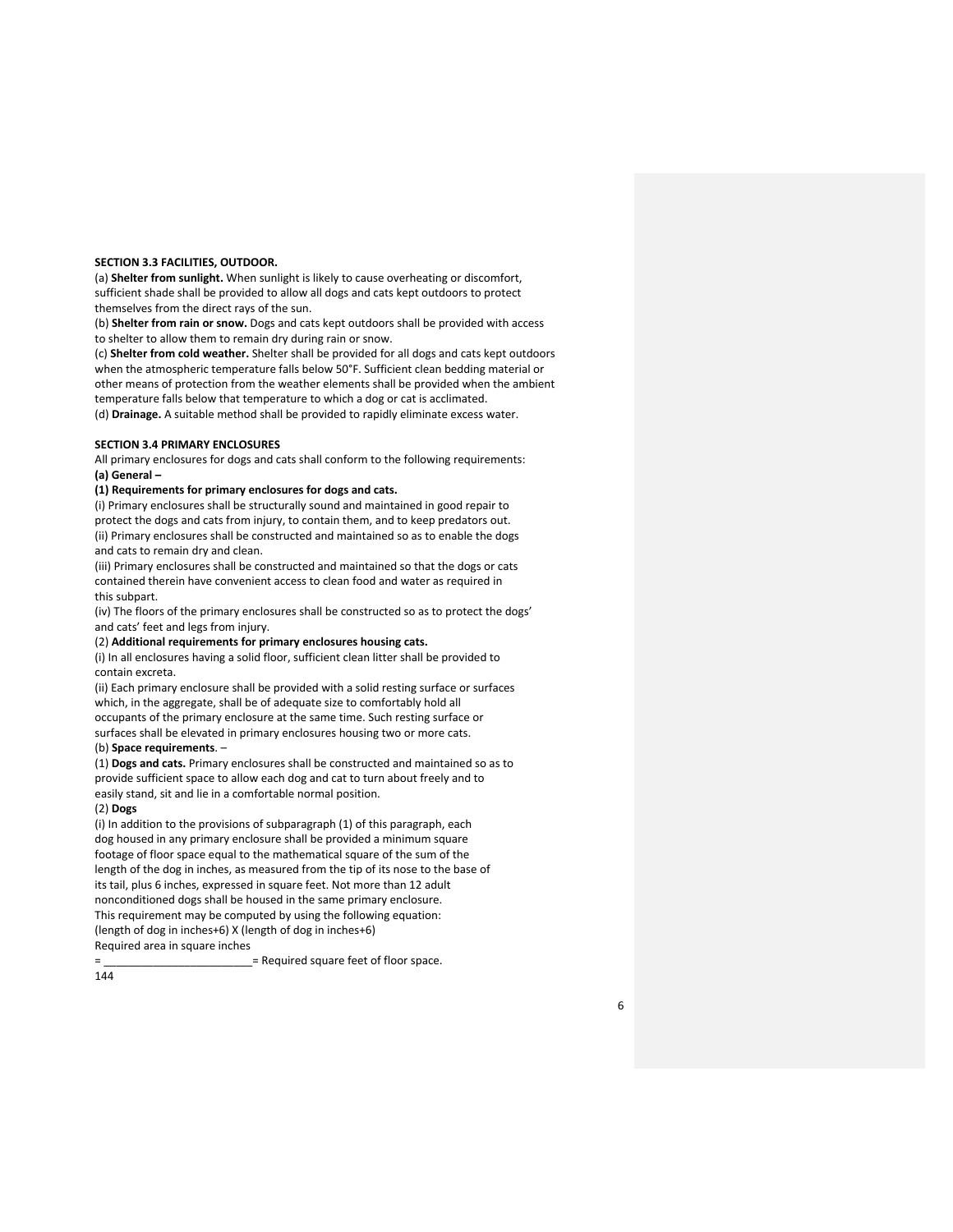## NOTE: THE ABOVE FORMULA IS NO CLEARER IN THE ORIGINAL. CAN ANYONE REFORMULATE IT IN ENGLISH?

(ii) **Dog house with chains.** If dog houses with chains are used as primary enclosures for dogs kept outdoors, the chains used shall be so placed or attached that they cannot become entangled with the chains of other dogs or any other objects. Such chains shall be of a type commonly used for the size dog involved and equipped with snap hooks and shall be attached to the dog by means of a well fitted collar. Such chains shall be at least four times the length of the dog as measured from the tip of its nose to the base of its tail and shall allow the dog convenient access to the dog house.

(3) **Cats.** In addition to the provisions of subchapter (1) of this paragraph each adult cat housed in any primary enclosure shall be provided a minimum of 21/2 square feet of floor space. Not more than 12 adult nonconditioned cats shall be housed in the same primary enclosure.

#### **ANIMAL HEALTH AND HUSBANDRY STANDARDS**

(a) Dogs and cats shall be fed at least once each day except as otherwise might be required to provide adequate veterinary care. The food shall be free from contamination , wholesale, palatable, and or sufficient quantity and nutritive value to meet the normal daily requirements for the condition and size of the dog or cat.

(b) Food receptacles shall be accessible to all dogs and cats and shall be located so as to minimize contamination by excreta. Feeding pans shall be durable and kept clean. Disposable food receptacles may used but must be discarded after each feeding. Self feeders may be used for the feeding of dry food, and they shall be sanitized regularly to prevent molding, deterioration or caking of feed.

### **SECTION 3.6 WATERING**

If potable water is not accessible to the dogs and cats at all times, potable liquids shall be offered to such animals at least twice daily for periods of not less than 1 hour, except as might otherwise be required to provide adequate veterinary care. Watering receptacles shall be kept clean.

### **SECTION 3.7. SANITATION**

(a) **Cleaning of primary enclosures.** Excreta shall be removed from primary enclosures as often as necessary to prevent contamination of the dogs or cats contained therein and to reduce disease hazards and odors. When a hosing of flushing method is used for cleaning a primary enclosure, any dog contained therein shall be removed from such enclosure during the cleaning process, and adequate measures shall be taken to protect the animals in other such enclosures from being contaminated with water and other wastes.

# (b) **Sanitizaiton of primary enclosures.**

(1) Prior to the introduction of nonconditioned dogs or cats into empty primary enclosures previously occupied, such enclosures shall be sanitized in the manner provided in subparagraph (3) of this paragraph.

(2) Primary enclosures for dogs and cats shall be sanitized often enough to prevent an accumulation of debris or excreta , or a disease hazard: Provided, however, That such enclosures shall be sanitized at least once every week in the manner provided in subparagraph (3) of this paragraph.

(3) Cages, rooms, and hard-surfaces pens or runs shall be sanitized by washing them with hot water (180°F.) soap or detergent as in a mechanical cage washer, or by washing all soiled surfaces with a detergent solution followed by a safe and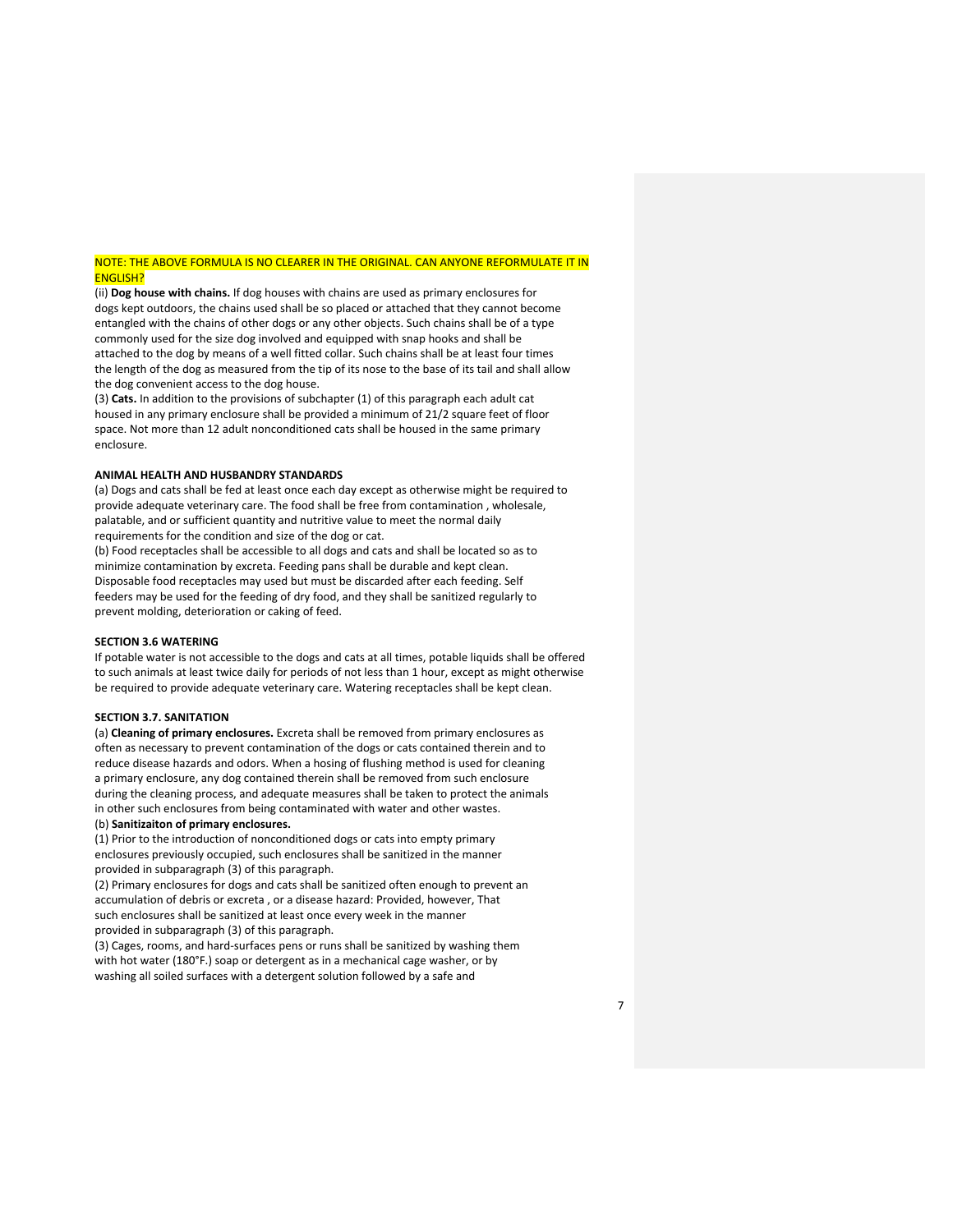effective disinfectant, or by cleaning all soiled surfaces with live steam. (c) **Housekeeping.** Premises (buildings and grounds) shall be kept clean and in good repair in order to protect the animals from injury and to facilitate the prescribed husbandry practices set forth in this subpart. Premises shall remain free of accumulations of trash. (d) **Pest control.** An effective program for the control of insects, ectoparasites, and avian and mammalian pests shall be established and maintained.

## **SECTION 3.8 EMPLOYEES**

A sufficient number of employees shall be utilized to maintain the prescribed level of husbandry practices set forth in this subpart. Such practices shall be under the supervision of an animal caretaker who has a background in animal husbandry or care.

## **SECTION 3.9 CLASSIFICATION AND SEPARATION.**

Animals housed in the same primary enclosure shall be maintained in compatible groups, with the following additional restrictions:

(a) Females in season (estrus) shall not be housed in the same primary enclosure with males, except for breeding purposes.

(b) Any dog or cat exhibiting a vicious disposition shall be housed individually in a primary enclosure.

(c) Puppies or kittens shall not be housed in the same primary enclosure with adult dogs or cats other than their dams.

(d) Dogs shall not be housed in the same primary enclosure with cats, nor shall dogs or cats be housed in the same primary enclosure with any other species of animals.

(e) Dogs and cats under quarantine or treatment for a communicable disease shall be separated from other dogs or cats and other susceptible species of animals in such a manner as to minimize dissemination of such disease.

## **SECTION 3.10 VETERINARY CARE**

(a) Each dog and cat shall be observed daily by the animal caretaker in charge, or by someone under his direct supervision. Sick or diseased, injured, lame or blind dogs or cats shall be provided with veterinary care or humanely disposed of.

## **TRANSPORTATION STANDARDS**

### **SECTION 3.11 VEHICLES**

(a) Vehicles used in transporting dogs or cats shall be mechanically sound and equipped to provide fresh air to all animals being transported without injurious drafts. (b) The animal's cargo space shall be so constructed and maintained as to prevent the ingress of exhaust from the vehicle's engine.

(c) The interior of the animal cargo space shall be kept clean.

## **SECTION 3.12 PRIMARY ENCLOSURES USED TO TRANSPORT DOGS AND CATS.**

(a) Primary enclosures, such as compartments or transport cages, cartons or crates, used to transport dogs or cats, shall be well-constructed and well-ventilated and designed to protect the health and insure the safety of the animals. Such enclosures shall be constructed or positioned in the vehicle in such a manner that (1) each animal in the vehicle has access to sufficient air for normal breathing, (2) the openings of such enclosures are easily accessible at all times for emergency removal of the animals and (3)